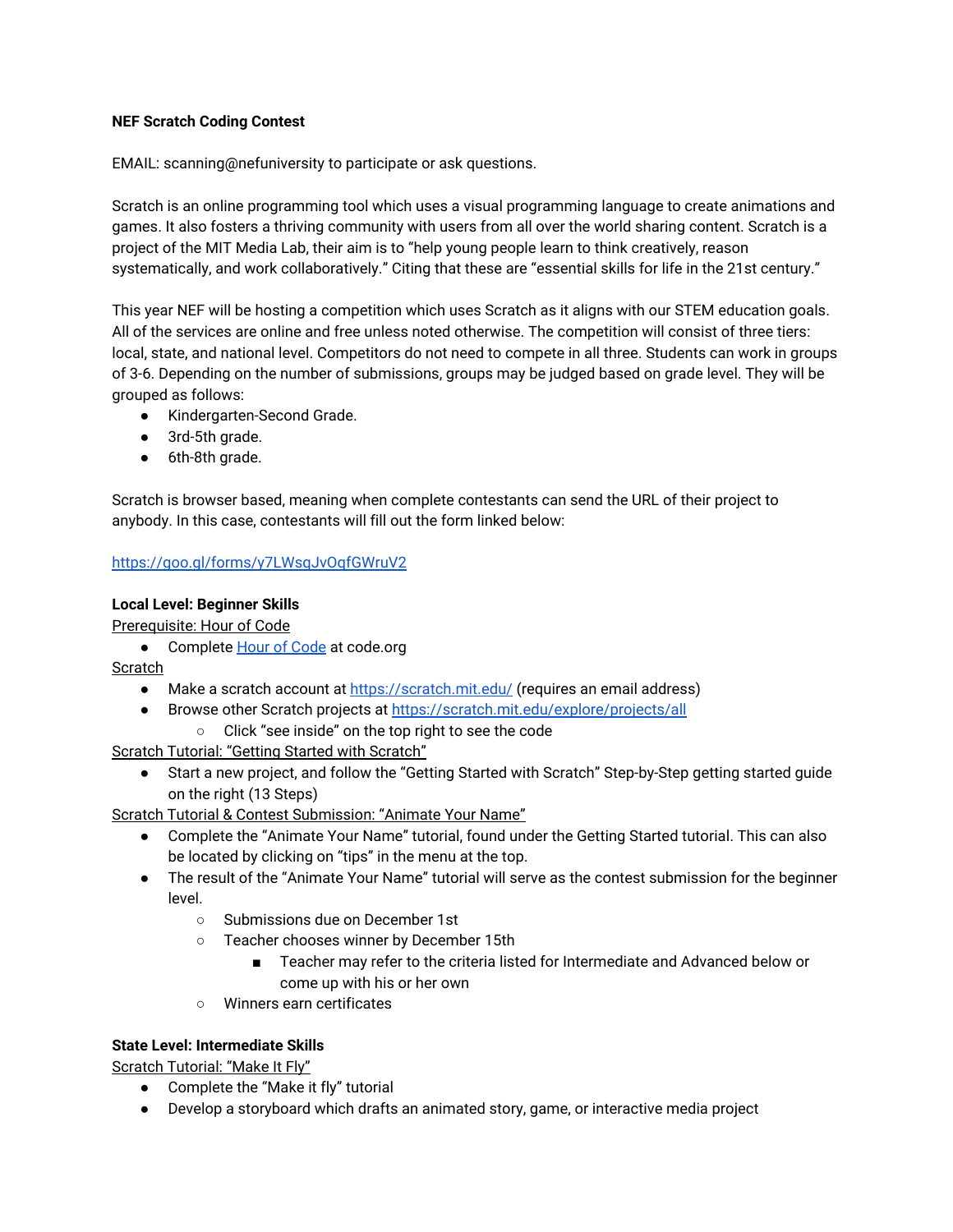- See more about storyboards below.
- Create a game or animated story which uses sound
	- Thematically aligned to presenting School Spirit.
	- Submit project by February 1st
		- See "How to submit" under "Further Explanations" below.
	- NEF chooses winner by February 15th
	- Winners earn \$100

Projects will be evaluated on:

| <b>Aesthetic Quality</b>                                     | 25% |
|--------------------------------------------------------------|-----|
| Continuity in animation or game progression                  | 25% |
| Technically sound (Everything works)                         | 25% |
| Originality (Of concept, of coding method, of<br>story/game) | 25% |

#### **National Level: Advanced Skills**

- Develop a storyboard which lays out a draft for an animated story or game, or interactive media project.
- Create a game, animated story, or other types of interactive media which uses sound
	- May use resources (sprites, backgrounds sounds, built into scratch)
	- Thematically aligned to presenting State spirit
	- *Must* include outside or self created resources
	- Submit project by May 1st
	- NEF chooses winner by May 15th
	- Winners earn \$1000

Projects will be evaluated on:

| <b>Aesthetic Quality</b>                                     | 25% |
|--------------------------------------------------------------|-----|
| Continuity in animation or game progression                  | 25% |
| Technically sound (Everything works)                         | 25% |
| Originality (Of concept, of coding method, of<br>story/game) | 25% |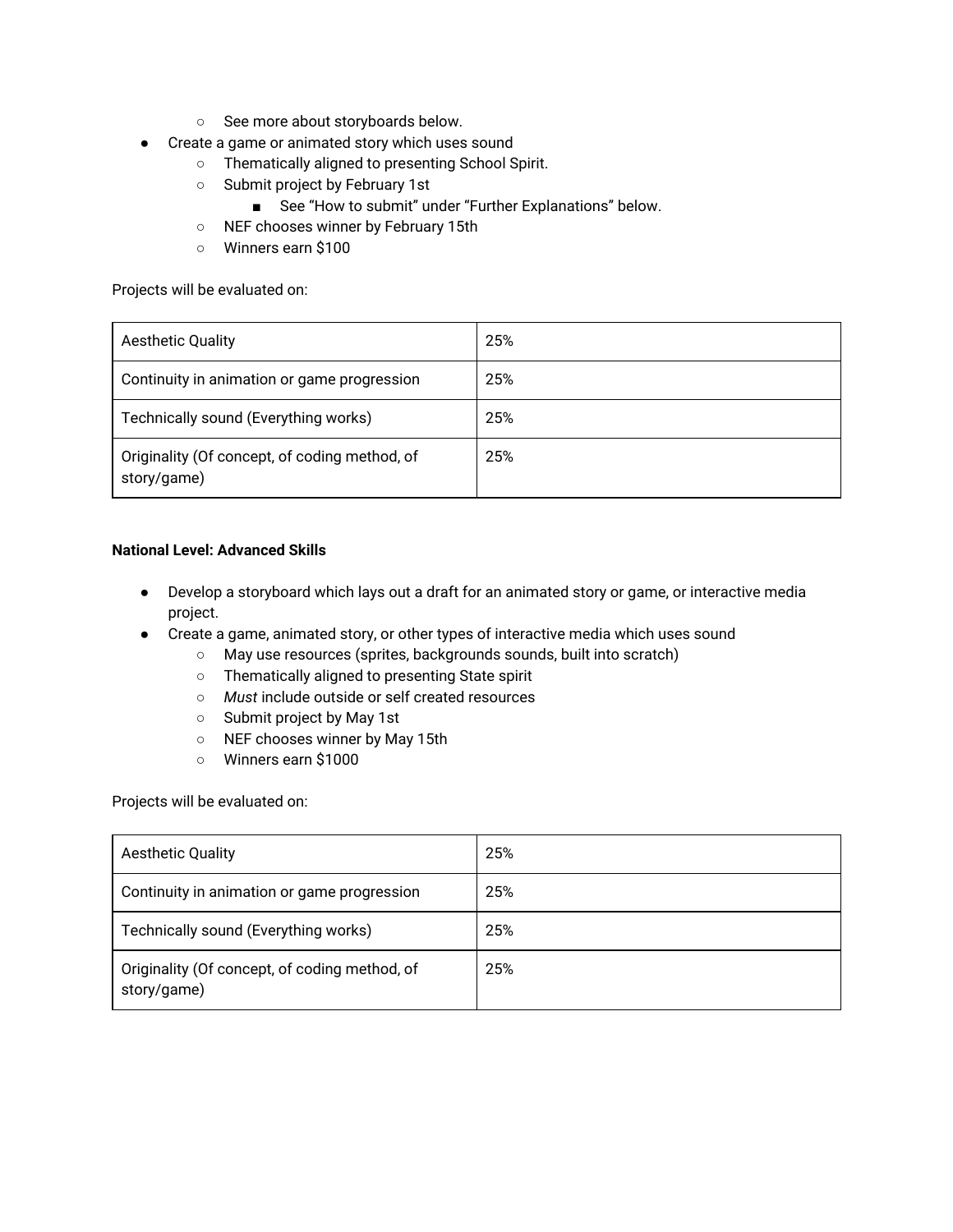# **Further Explanations:**

#### **What is a storyboard?**

A storyboard is a tool used to assist a creator in visualizing story elements and dialogue. It also serves to assist a designer or programmer in synchronizing notes and code elements to specific story elements. In general it is a drafting tool usually done on paper to help a designer ensure continuity and consistency in design in a medium separate from the primary medium. Search the internet for storyboarding, one will see many examples, also see below for a template recommendation.

#### **How is aesthetic quality judged?**

Judgements will be made relative to the Principles of Design. In this case the elements are Contrast, Alignment, Proximity, and Repetition. Essentially a designer should be thinking about the following questions as they design, for the evaluators in turn will be thinking about the same:

#### **1. Contrast**

The idea behind contrast is to avoid elements on the page that are merely similar. If the elements (type, color, size, line thickness, shape, space, etc.) are not the same, then make them very different. Contrast is often the most important visual attraction on a page.

● Can you see the difference between your content, ads, headings, body copy and comments?

#### **2. Repetition**

Repeat visual elements of the design throughout the piece. You can repeat color, shape, texture, spatial relationships, line thicknesses, sizes, etc. This helps develop the organization and strengthens the unity.

● Do you have a consistent theme or brand throughout your site? Do you reuse the same color, shapes, blockquotes, formatting for all of your articles?

#### **3. Alignment**

Nothing should be placed on the page arbitrarily. Every element should have some visual connection with another element on the page. This creates a clean, sophisticated, fresh took,

● Does everything line up or have you got things centred, left aligned or out of place?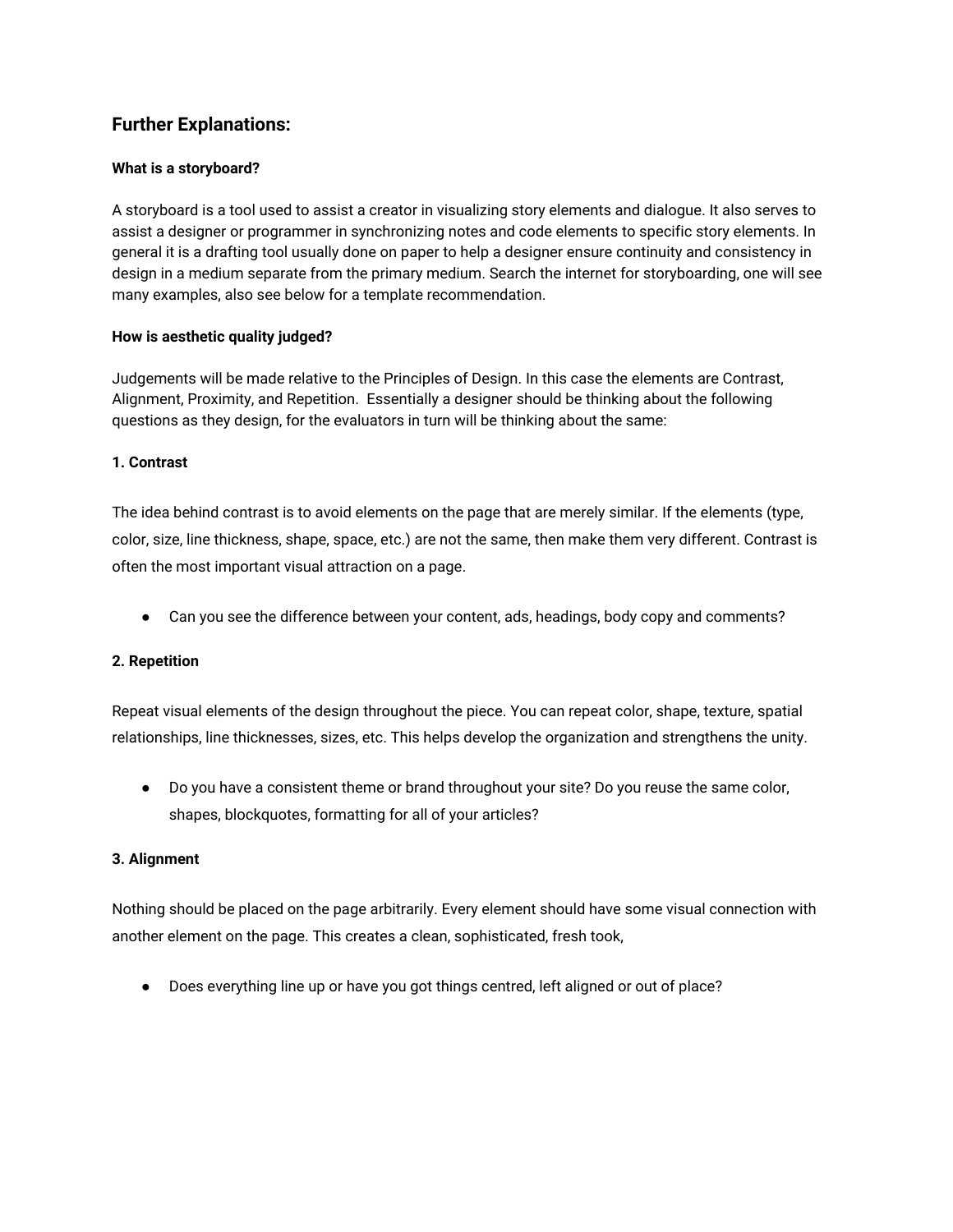#### **4. Proximity**

Items relating to each other should be grouped close together. When several items are in close proximity to each other, they become one visual unit rather than several separate units. This helps organize information and reduces clutter.

• Can you find everything you need on your page easily? What is it that your visitors are looking for?

#### **What is continuity in animation or game progression?**

A story flows naturally as a story should - with a beginning, middle, and end. There are no unnecessary distractions or elements that do not add to the value of the animation, game, or interactive media. The overall progression of the project is consistent and logical.

#### **What is "technically sound?"**

The project works, in that there are no broken or incomplete elements.

#### **Originality**

The project demonstrates concepts that are unique and original. Understandably these concepts need to be relatable to be consumed by an audience and such will contain concepts and audience is familiar. However these concepts can still be presented in a unique and original way.

## **How to submit completed project?**

Scratch is browser based, meaning when complete contestants can send the URL of their project to anybody. In this case, contestants will fill out the form linked below:

<https://goo.gl/forms/y7LWsqJvOqfGWruV2>

Grading Rubric: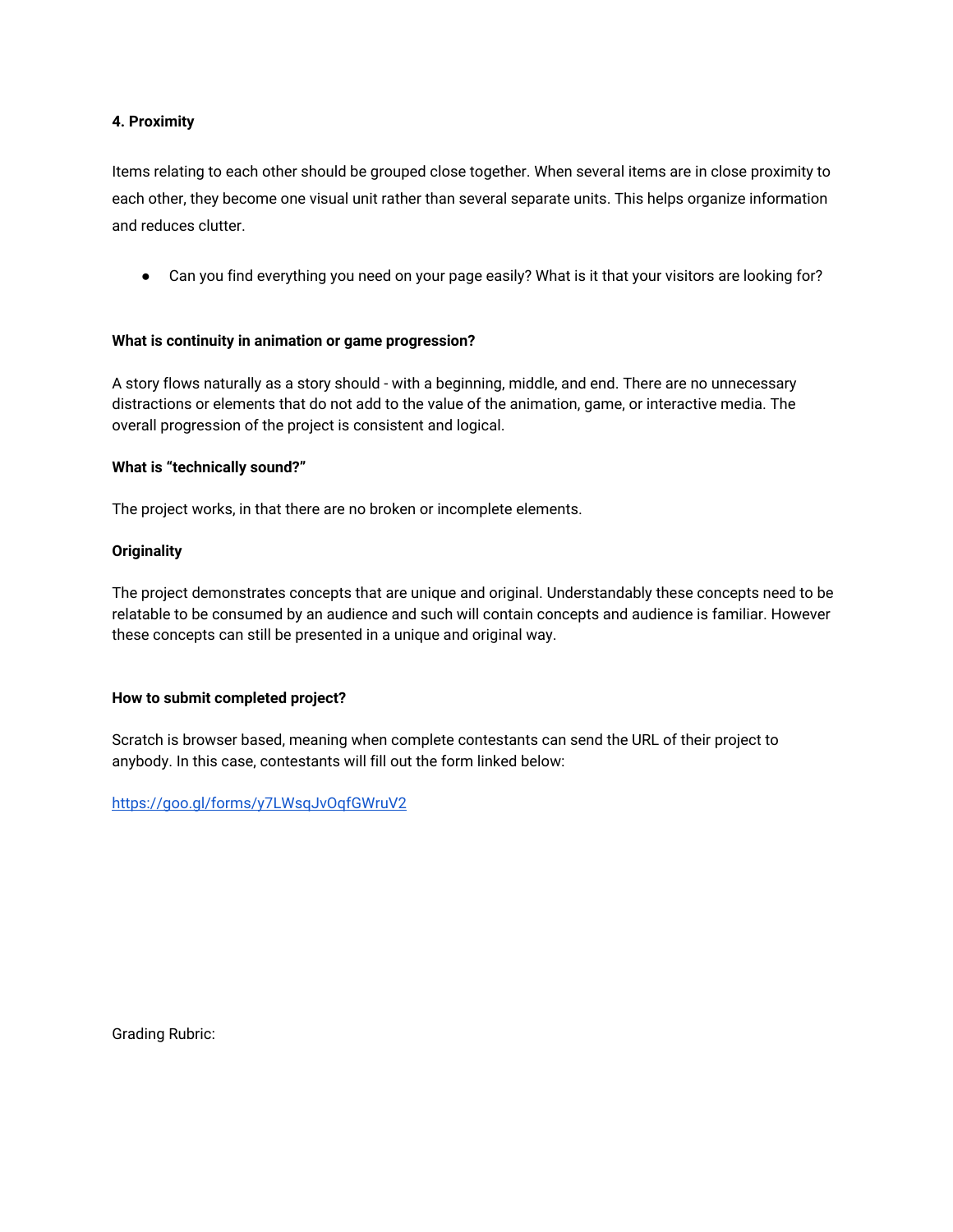| %                                                                         | $0 - 7%$                                                                                                                          | 8-13%                                                                                                                       | 14-19%                                                                                              | 20-25%                                                                        |
|---------------------------------------------------------------------------|-----------------------------------------------------------------------------------------------------------------------------------|-----------------------------------------------------------------------------------------------------------------------------|-----------------------------------------------------------------------------------------------------|-------------------------------------------------------------------------------|
| <b>Aesthetic Quality</b>                                                  | Zero to very little<br>attention is given<br>to the POD<br>(Principles of<br>Design) listed<br>above.                             | Some attempt<br>made at adhering<br>to the POD.                                                                             | Good use of POD<br>but some<br>mistakes were<br>made.                                               | Very good use of<br>POD. Very little<br>mistakes. Content<br>is high quality. |
| <b>Continuity in</b><br>animation or<br>game progression                  | Zero to very little<br>continuity. The<br>project does not<br>tell a story nor<br>does the game<br>follow logical<br>progression. | Some attempt to<br>maintain<br>continuity in story<br>and or<br>progression, but<br>there is little flow<br>to the project. | Project<br>demonstrates<br>continuity but<br>gaps in story or<br>game progression<br>are present.   | Project tells a<br>story, or follows<br>logical game<br>progression.          |
| <b>Technically sound</b><br>(Everything<br>works)                         | Nothing works.                                                                                                                    | A few things work.                                                                                                          | Almost everything<br>works.                                                                         | Everything works.                                                             |
| <b>Originality (Of</b><br>concept, of coding<br>method, of<br>story/game) | Plagiarized or<br>heavily copied<br>work.                                                                                         | Only slightly<br>changed the work<br>of others.                                                                             | Nearly all original<br>work, some code,<br>art, or sounds<br>were taken from<br>the work of others. | All content is<br>original or created<br>by the designer.                     |

Storyboard example found here:<http://www.eslstudentpublications.com/storyboards/> We encourage you to make your own, you can use this example as a reference.